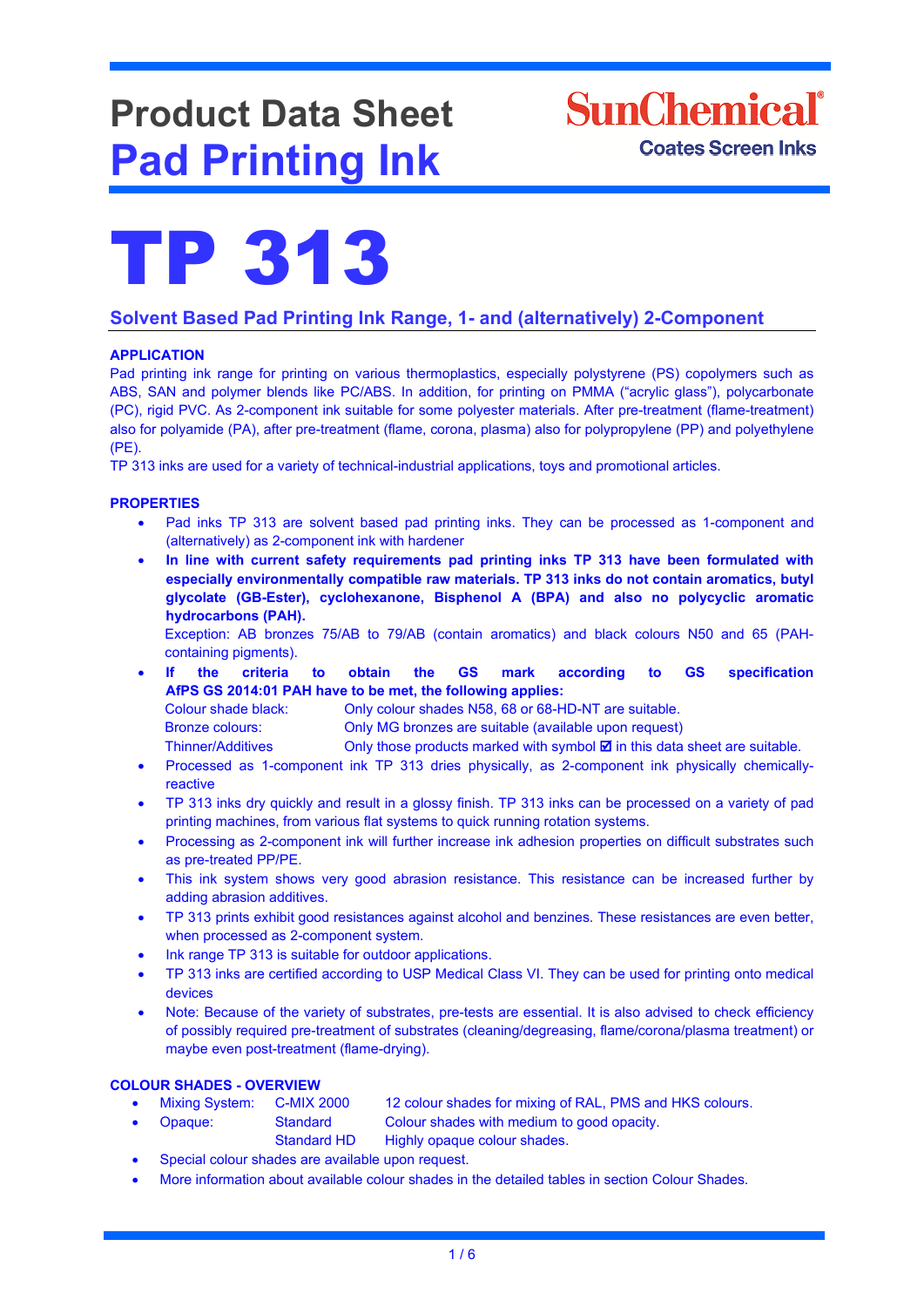# **CHOICE OF PIGMENTS AND LIGHT FASTNESS**

Colour shades of TP 313 ink range contain pigments with a high light fastness. Light fastness and weather resistance will reduce if thinner layers are applied or if base colours are mixed with a high ratio of white or varnish.

Applied on suitable substrates ink range TP 313 is suitable for outdoor applications.

#### **ADJUSTMENT FOR PAD PRINTING**

- Pad printing inks TP 313 are not supplied in a ready-to-print adjustment.
- **Processed as 1-component ink (without addition of hardener):**

Ink is adjusted to printing consistency by addition of thinner or retarder (stir with mixer or agitator).

• **Processed as 2-component ink (with addition of hardener):** As 2-component ink TP 313 inks have to be mixed with hardener at a specified ratio prior to processing. Thinner is added after addition of hardener.

The mixed ink should be allowed to pre-react for approx. 15 minutes prior to processing (recommendation). Processing is then possible for a specified period of time (=pot life).

#### **Hardener:**

**Alternatively, pad inks range TP 313 can be processed as 2-component ink. The following hardeners are available:**

**TP 219** (Standard), tends to yellowing, not suitable for outdoor applications.

**TP 219/N,** also suitable for outdoor applications

The hardener is mixed with TP 313 at a ratio of **ink : hardener = 10 : 1** (percent by weight).

Hardeners are sensitive to humidity. Therefore, containers always have to be tightly closed.

# **Pot life:**

- Ink mixed with hardener may only be processed within a limited period of time (=pot life)
- **Pot life of TP 313 + hardener is approx. 8 h (at 20°C).** Higher temperatures will reduce pot life.
- We do not recommend processing the inks for longer than the pot life as adhesion and resistance properties will then continually deteriorate, even if the ink still seems to be liquid and processable.

# **THINNERS / RETARDERS**

Depending on local conditions ink is adjusted to printing consistency by addition of 15 – 35 % by weight of thinner or retarder.

# **Generally, the thinners suitable for TP 313 inks are Additive A or Additive U!**

The additional products listed below should only be used if the required printing quality cannot be achieved using additives A or U (e.g. drying too slow or too fast).

**Note: If TP 313 inks have to be free of aromatics or butyl glycolate or cyclohexanone only those products marked with symbol in this data sheet are suitable.**

For adjustment of pad inks TP 313, the following products are available:

| Thinner:         | <b>⊠</b> O Additive C                        | Extremely quick thinner, good solving power                           |
|------------------|----------------------------------------------|-----------------------------------------------------------------------|
|                  | <b>⊠</b> O Additive D                        | Very quick thinner, good solving power                                |
|                  | <b>Additive B</b><br>$\circ$                 | Quick thinner, good solving power                                     |
|                  | <b>VD 40</b><br>$\Omega$                     | Quick thinner, very strong solving power                              |
|                  | <b>Additive A</b>                            | <b>Standard thinner</b>                                               |
|                  | $\nabla$ <b>E</b> Additive U                 | <b>Standard thinner, free of cyclohexanone</b>                        |
|                  | <b>⊠</b> O Additive R                        | <b>Medium thinner</b>                                                 |
|                  | $\boxtimes$ O VD 60                          | Slow thinner                                                          |
| <b>Retarder:</b> | $\boxtimes$ O VZ 35                          | Very slow retarder                                                    |
|                  | <b>TPD</b><br>$\Omega$                       | Very slow retarder                                                    |
|                  | $\blacksquare$ Preferred<br>$O=$ If required | ⊠= Product is free of aromatics, butyl glycolate, cyclohexanone, PAH  |
| Note:            |                                              | For printing with thick and thin steel clichés sensitive to corrosion |
|                  | <b>Ø</b> ○ Additive U/00                     | Standard thinner with anti-corrosion additive                         |
|                  | <b>⊠O</b> Additive D/00                      | Quick thinner with anti-corrosion additive                            |
|                  |                                              |                                                                       |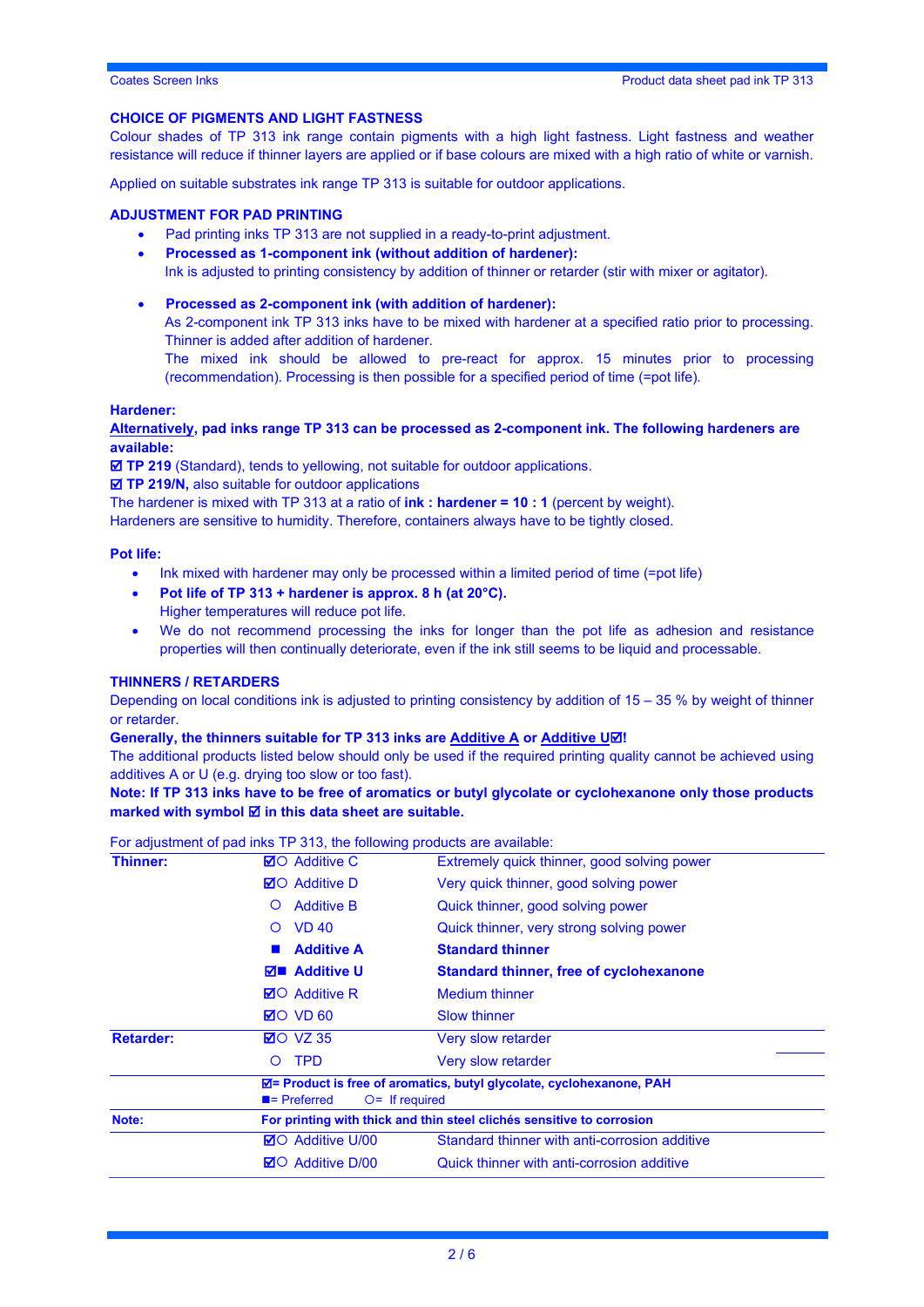Depending on printing conditions, the listed products can be mixed into the inks individually or as mixtures. Please note that depending on evaporation rate of the thinner/retarder used drying times may be longer.

Thinner/retarder should be mixed into the ink thoroughly using a mixer or agitator. In addition, inks should be stirred well prior to each processing to obtain a homogeneous dispersion of all ingredients.

| <b>Application</b>        | <b>Product</b>              |          | <b>Addition in % by weight Additional Information</b> |
|---------------------------|-----------------------------|----------|-------------------------------------------------------|
| Antistatic paste          | <b>Ø</b> STM-P1             | Max. 10% | Possibly slightly reduced gloss                       |
| <b>Retarder paste</b>     | LAB-N 111420/VP Max. 10%    |          | Possibly slightly reduced gloss                       |
| <b>Viscosity increase</b> | ◘ Thickening powder Max. 3% |          | Stir with mixer                                       |
| <b>Matting</b>            | <b>☑</b> Matting powder     | Max. 5%  | <b>Stir with mixer</b>                                |
| Flow agent                | <b>⊠</b> VM 11              | $1 - 5%$ | Do not overdose!                                      |
| Flow agent                | <b>VM 1</b>                 | $1 - 5%$ | Do not overdose!                                      |
| <b>Abrasion Additive</b>  | <b>Ø</b> LAB-N 561645       | $1 - 3%$ | Stir with mixer.                                      |
|                           | <b>Ø</b> LAB-N 560469       | $1 - 3%$ | Stir with mixer                                       |

# **ADDITIONAL AUXILIARY AGENTS**

# **OVERPRINTING**

Generally, it is not necessary to overprint TP 313 inks with varnish. However, overprinting to achieve an enhanced protection of ink layers is possible with TP 313/E50.

# **BRONZE COLOURS**

Bronze colours are available upon request.

Printers can mix bronzes themselves using bronze pastes B 75, B 76, B 77 and B 79 as well as bronze powder B 78-POWDER. For examples of colour shades please refer to our Bronze Colour Card.

These "B" bronze pastes and "B" bronze powder are mixed with bronze binder TP 313/B or varnish TP 313/E50 prior to processing.

Mixing ratios in parts by weight:

| Gold bronze paste/powder | TP 313/B or TP 313/E50 | $= 1:3 - 4$ |
|--------------------------|------------------------|-------------|
| Silver bronze paste      | TP 313/B or TP 313/E50 | $= 1: 4-5$  |

Bronzes B 75 to B 79 are prone to oxidation (Exception B 78-POWDER). Therefore, they should be overprinted, e.g. with TP 313/E50.

B 78-POWDER does not tend to oxidation. The pale copper shade will not darken with time. Colour of inks mixed with B 78-POWDER is similar to colour 78/AB as shown on our "bronze colour card".

Note: When overprinting bronze colours (B/ AB/ MG) with varnish or other colour shades it is essential to carry out pre-tests to check intermediate adhesion of the ink layers (fingernail test, tape test).

# **DRYING / HARDENER REACTION**

- 1. **Processing WITHOUT addition of hardener:**
- Ink dries physically, i.e. by evaporation of solvents.
- 2. **Processing WITH addition of hardener TP 219 or TP 219/N:** First, ink dries physically, followed by chemical cross-linkage reaction. **Drying and reaction temperature of hardener must be at least 15°C when using TP 219 and 20°C using TP 219/N!**

# **Drying**

Drying times below are only approximate as drying properties depend on various factors:

- Type and amount of thinners/retarders used.
- Thickness of printed ink layer (single print, multi-layer print).
- Drying temperature.

Drying time is approx.  $30 - 60$  seconds at room temperature  $(20 - 25^{\circ})$ . Drying time with heat application (e.g. hot air fan) and air circulation is about 10 - 20 seconds.

Complete drying may take several hours, also depending on the substrate.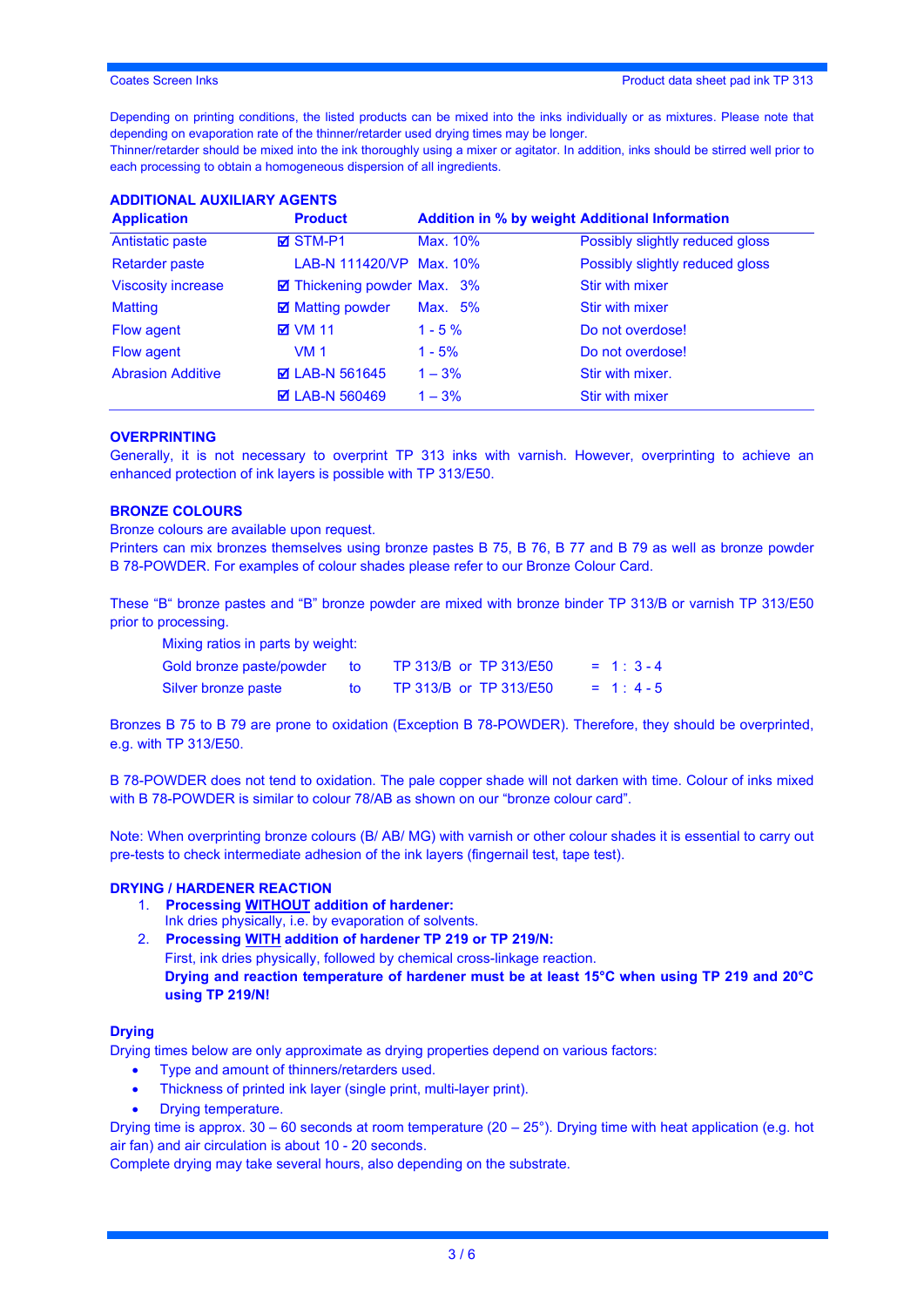# **Hardener Reaction**

Basically, the increased resistance properties of the printed ink film are only achieved after complete drying followed by chemical cross linkage reaction between ink and hardener. This cross linkage reaction depends on time and temperature.

| <b>Temperature</b>             |           | Time approx. Condition of ink              | <b>Additional information</b>            |
|--------------------------------|-----------|--------------------------------------------|------------------------------------------|
| <15°C air drying               |           | Hardener TP 219 does not react!            | Ink film will not achieve any resistance |
| $<$ 20 $^{\circ}$ C air drying |           | Hardener TP 219/N does not react!          | Ink film will not achieve any resistance |
| 20°C air drying                | 20 min.   | "Touch-dry"                                | No resistance yet                        |
|                                | >72 h     | High degree of cross-linkage               | High resistances achieved                |
|                                | $>5$ days | Maximum degree of cross-linkage            | Maximum resistances achieved             |
| 80°C oven curing               |           | approx. 5 min. Dry enough for overprinting | No resistance yet                        |
|                                | 60 min.   | High degree of cross-linkage               | High resistance values achieved          |

#### The following are guide values only:

# **Resistance Tests**

Resistances should not be checked before the ink has fully cured/cross-linked: Drying with 20°C/>72h; with 80°C/>60 minutes.

## **CLICHÉ**

All commercial types of clichés (polymer, thin and thick steel, ceramic) are suitable for processing TP 313 inks. **Note:** Standard shades 17, 50 and 51 cannot be used for closed ink systems with a magnet holder as they contain pigments with iron oxide content.

# **CLEANING**

The longer inks dry on clichés, pots and tools the harder will be their removal due to the chemical cross-linkage reaction. Therefore, always remove ink residues as soon as possible using our universal cleaning agents URS, URS 3 or thinner VD 40.

**Note: When producing prints for end products to be evaluated for compliance with PAH threshold values (e.g. AfPS GS 2014:01 PAH) we recommend to clean with our products additive C, U, R or VD 60.** 

# **PACK SIZE**

Pad printing inks TP 313 are delivered in 1 litre containers. Other pack sizes are available upon request.

# **SHELF LIFE**

In closed original containers, TP 313 inks generally have a shelf life of 5 years from date of production. Hardeners TP 219 and TP 219/N have a shelf life of 14 months from date of production, also in closed original containers. For exact date of expiry, please refer to the label.

# **SAFETY DATA SHEETS**

Read safety data sheet prior to processing Safety data sheets comply with Regulation (EC) No. 1907/2006 (REACH), Appendix II.

# **CLASSIFICATION AND LABELLING**

Hazard classification and labelling comply with Regulation (EC) No. 1272/2008 (CLP/GHS).

# **CONFORMITY**

Coates Screen Inks GmbH does not use any of the substances or mixtures for the production of printing inks, which are banned according to the EUPIA (European Association of the Printing Inks Industry) exclusion policy. Pad printing inks range TP 313 C-MIX 2000 colour shades, standard, highly opaque standard colours (HD), process colours, silver, fluorescent colours and transparent colours comply with the requirements of toy standard "EN 71-3:2019 Safety of toys – Migration of certain elements (category III: scraped off material). Further compliance confirmations are available upon request.

# **ADDITIONAL INFORMATION ABOUT OUR PRODUCTS**

| Product data sheets: | <b>Auxiliary Agents for Pad Printing HM</b>                                                    |
|----------------------|------------------------------------------------------------------------------------------------|
| <b>Brochures:</b>    | <b>Pad Printing Inks</b>                                                                       |
| Internet:            | Various technical articles are available for download on www.coates.de.<br>section "SN-Online" |

**FOR COLOUR RANGES, PLEASE REFER TO NEXT PAGE.**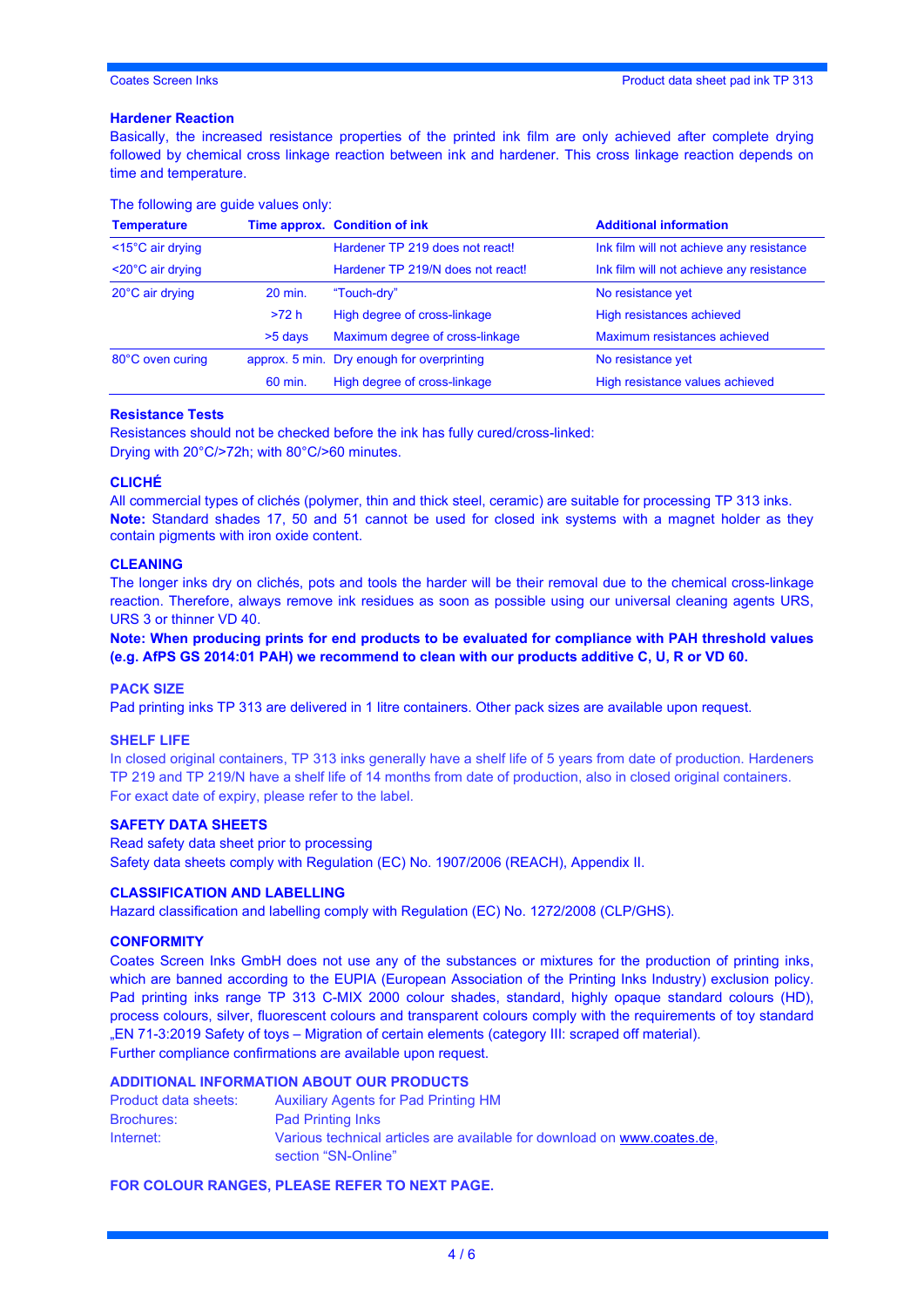# **COLOUR SHADES**

| <b>C-MIX 2000 BASE COLOUR SHADES</b><br>Mixing system for matching of PMS, HKS, RAL colours (on white substrates)<br>Start formulations available in data base "Formula Management C-MIX 2000"<br><b>According to colour card C-MIX 2000</b>                                      |                     |                  |                     |                                |                     |
|-----------------------------------------------------------------------------------------------------------------------------------------------------------------------------------------------------------------------------------------------------------------------------------|---------------------|------------------|---------------------|--------------------------------|---------------------|
| primrose                                                                                                                                                                                                                                                                          | <b>TP 313/Y30</b>   | magenta          | <b>TP 313/M50</b>   | black,<br><b>low-grade PAH</b> | <b>TP 313/N58</b>   |
| golden yellow                                                                                                                                                                                                                                                                     | <b>TP 313/Y50</b>   | violet           | TP 313/V50          | white                          | <b>TP 313/W50</b>   |
| orange                                                                                                                                                                                                                                                                            | TP 313/050          | blue             | <b>TP 313/B50</b>   | varnish                        | <b>TP 313/E50</b>   |
| scarlet                                                                                                                                                                                                                                                                           | <b>TP 313/R20</b>   | green            | <b>TP 313/G50</b>   |                                |                     |
| red                                                                                                                                                                                                                                                                               | TP 313/R50          | black            | <b>TP 313/N50</b>   |                                |                     |
| <b>STANDARD Colour Range (medium opacity)</b><br>According to colour card STANDARD 2 for pad printing inks or TP 218/ TP 313<br>Availability of further standard shades upon request                                                                                              |                     |                  |                     |                                |                     |
| citric yellow                                                                                                                                                                                                                                                                     | <b>TP 313/10-NT</b> | carmine red      | TP 313/22-NT        | fir green                      | <b>TP 313/41-NT</b> |
| medium yellow                                                                                                                                                                                                                                                                     | <b>TP 313/11-NT</b> | light blue       | <b>TP 313/30-NT</b> | brilliant green                | <b>TP 313/42-NT</b> |
| dark yellow                                                                                                                                                                                                                                                                       | <b>TP 313/12-NT</b> | medium blue      | <b>TP 313/31-NT</b> | light brown                    | TP 313/50-NT        |
| orange                                                                                                                                                                                                                                                                            | <b>TP 313/15-NT</b> | ultra marine     | <b>TP 313/32-NT</b> | dark brown                     | <b>TP 313/51-NT</b> |
| ochre yellow                                                                                                                                                                                                                                                                      | <b>TP 313/17-NT</b> | dark blue        | TP 313/33-NT        | white                          | TP 313/60-NT        |
| light red                                                                                                                                                                                                                                                                         | TP 313/20-N         | <b>Turquoise</b> | TP 313/34-NT        | black                          | <b>TP 313/65-NT</b> |
| bright red                                                                                                                                                                                                                                                                        | <b>TP 313/21-NT</b> | Light green      | <b>TP 313/40-NT</b> | black,<br><b>low-grade PAH</b> | <b>TP 313/68-NT</b> |
| <b>STANDARD Colour Range HD (high opacity)</b><br>According to colour card STANDARD HD for pad printing inks<br>Availability of further standard HD shades upon request<br>citric yellow, highly opaque<br>TP 313/10-HD-NT<br><b>TP 313/21-HD-NT</b><br>bright red, highly opaque |                     |                  |                     |                                |                     |

| TP 313/10-HD-NT | bright red, highly opaque                     | <b>TP 313/21-HD-NT</b> |
|-----------------|-----------------------------------------------|------------------------|
| TP 313/11-HD-NT | carmine red, highly opaque                    | <b>TP 313/22-HD-NT</b> |
| TP 313/12-HD-NT | white, highly opaque                          | <b>TP 313/60-HD-NT</b> |
| TP 313/15-HD-NT | black, highly opaque                          | <b>TP 313/65-HD-NT</b> |
| TP 313/20-HD-NT | black, highly opaque,<br><b>low-grade PAH</b> | <b>TP 313/68-HD-NT</b> |
|                 |                                               |                        |

| <b>SPECIAL PRODUCTS: Special Colour Shades, Varnishes, Pastes</b> |  |
|-------------------------------------------------------------------|--|
| <b>Information about availability upon request</b>                |  |

|               |                        | mondaton about a randomity apon roquoot |                  |
|---------------|------------------------|-----------------------------------------|------------------|
| white, matt   | <b>TP 313/60-MT-NT</b> | transparent paste                       | <b>TP 313/TP</b> |
| black, matt   | <b>TP 313/65-MT-NT</b> | overprint varnish, matt                 | TP 313/70-MT     |
| bronze binder | <b>TP 313/B</b>        |                                         |                  |
|               |                        |                                         |                  |

# **4 COLOUR PROCESS INKS (CMYK)**

**According to colour card STANDARD 2 or pad printing inks or TP 218/ TP 313…**

**Upon request**

# **AB – BRONZE INKS and MG – METAL GLOSS INKS**

**According to Bronze Colour Card**

| <b>AB Bronze Inks*</b> | <b>MG Metal Gloss Inks</b> |
|------------------------|----------------------------|
| Upon request           | Upon request               |

**Matching of PMS, RAL, NCS colours and special shades upon request.**

**All above information refers to the colour shades listed in this product data sheet and other standard shades of this pad printing ink range. Information about availability of further standard shades upon request.** 

**In some individual cases the product characteristics of special colour shades and modifications of this ink type manufactured upon customer request may differ from the above properties.**